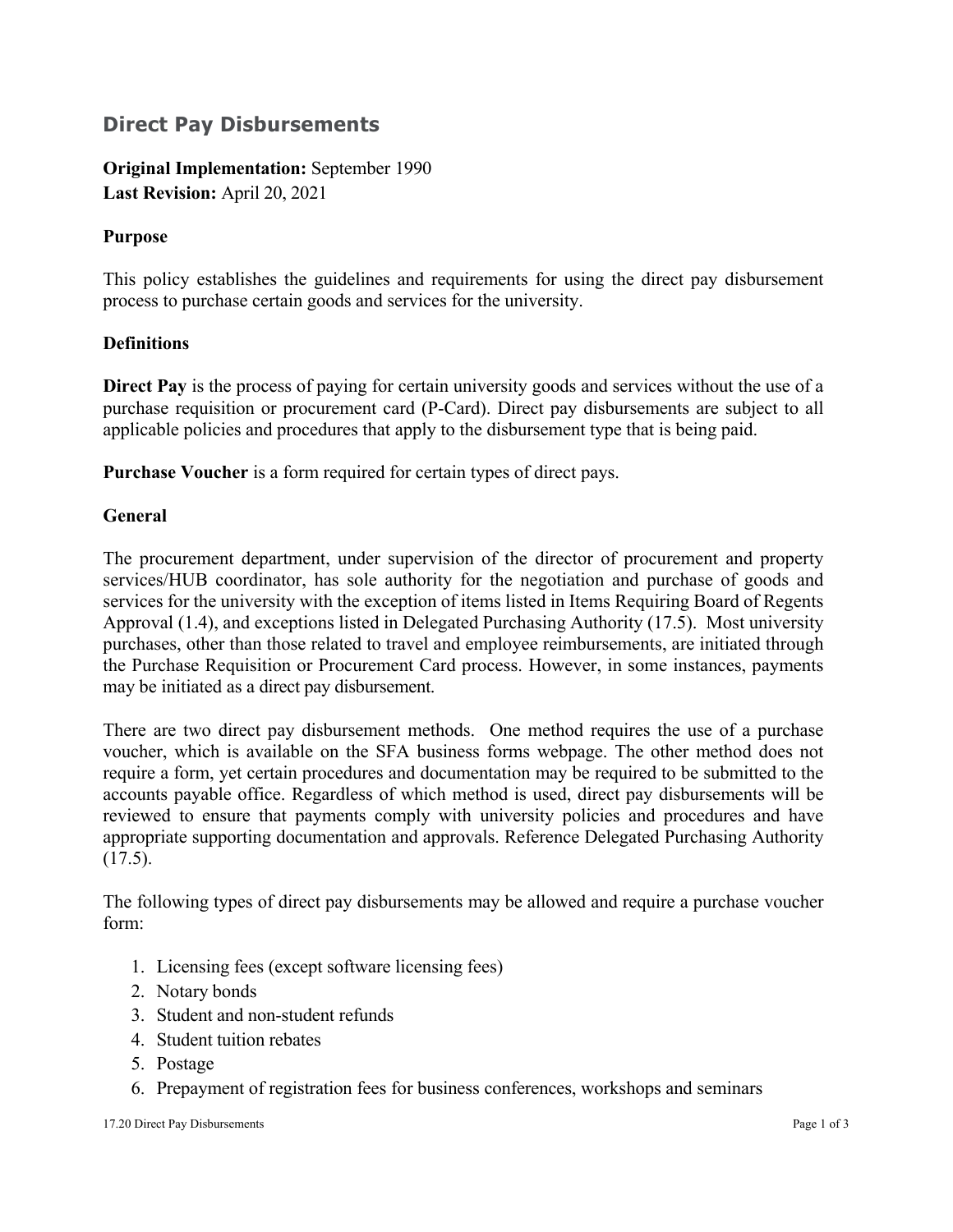- 7. Legal settlements
- 8. Purchases from agency funds
- 9. Audit costs charged by a state or federal government agency
- 10.Athletic meal money for players while in Nacogdoches when SFA student dining facilities are closed
- 11.Cash advances for official visits of potential student-athletes in accordance with National Collegiate Athletic Association (NCAA) guidelines for recruiting
- 12.University's bookseller vendor charges for student scholarships
- 13.Athletic ticket revenue share settlements
- 14.Athletic contest officials
- 15.University Interscholastic League (UIL) academic contest officials
- 16.Student related medical expenses
- 17.Purchases of books, periodicals, journals, and other related materials needed to maintain university resource collections for the library
- 18.Purchases of general merchandise for resale in the Stone Fort Museum gift shop
- 19.Standard Services Agreements approved by Office of General Counsel (OGC) for services that cost \$500 or less

The following types of direct pay disbursements may be allowed and do not require a purchase voucher form:

- 1. Overnight mailservices(no purchase voucher required if using the procurement office preferred vendor contract)
- 2. Employee payroll deductions and employee benefits-related expenses
- 3. Employee call-back mileage reimbursements
- 4. Employee mileage reimbursements not processed through the travel office
- 5. Establishment or replenishment of a change fund (with prior approval from the controller's office)
- 6. Copier lease and copier maintenance
- 7. Employee reimbursements
- 8. Visa petition service fees paid on behalf of employees
- 9. University credit card statement payments (excluding fuel card payments)

Any addition to the above lists must be approved in writing by both the controller and the director of procurement and property services/HUB coordinator or his/her designees, and with an explanation justifying the decision.

**Cross Reference:** Best Value Procurement (17.1); Delegated Purchasing Authority (17.5); Items Requiring Board of Regents Approval (1.4); Procurement Card (17.11); Tuition Rebate (6.21); Mail Services (16.16); Travel Card (T-Card) (3.30); Agency Funds (3.1);

**Responsible for Implementation:** Vice President for Finance and Administration

**Contact for Revision:** Controller; Director of Procurement and Property Services/HUB